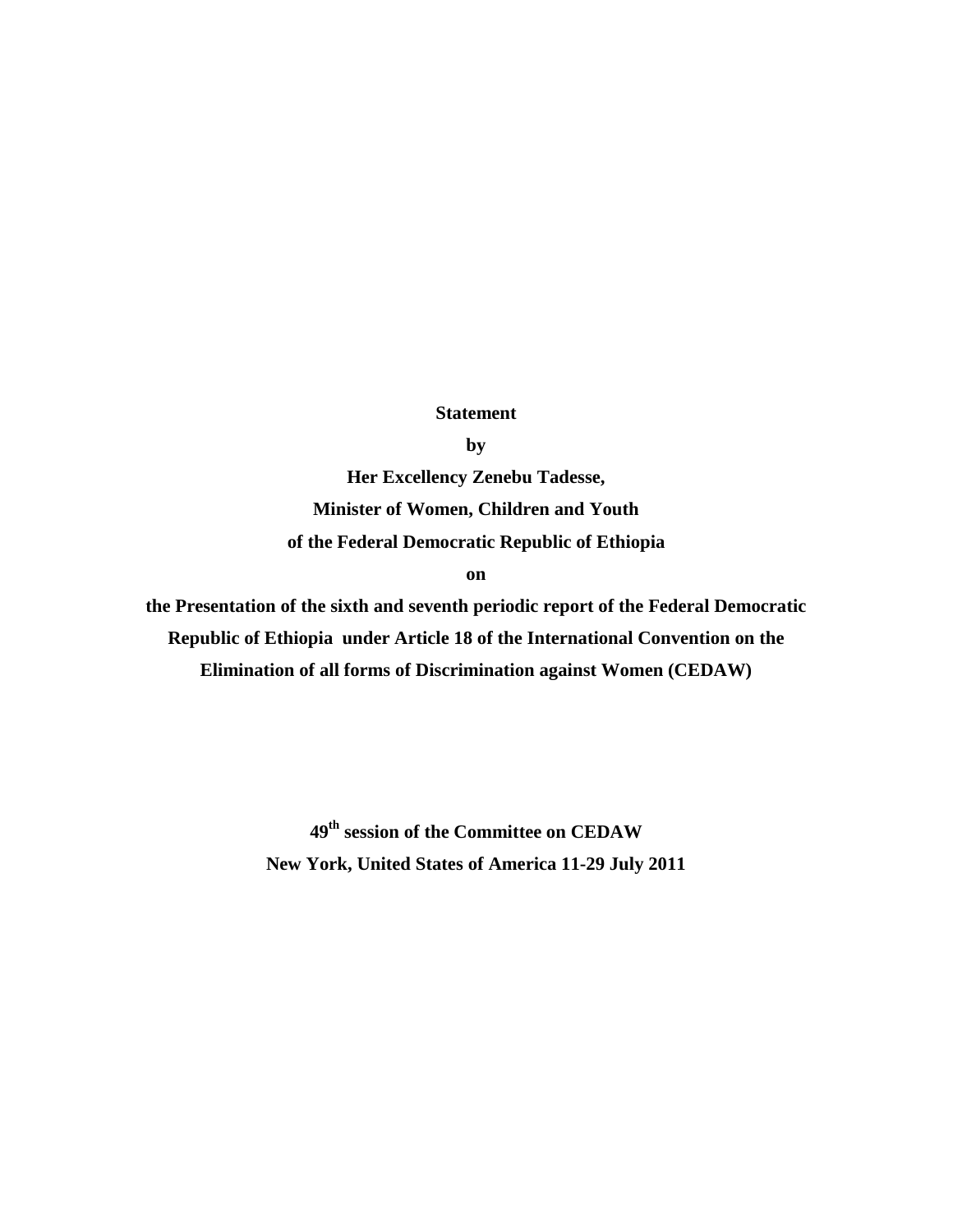## **Madame Chairperson and Distinguished members of the Committee,**

Allow me at the outset to express my delegation's appreciation at this constructive dialogue with distinguished members of the Committee on the presentation of Ethiopia's sixth and seventh combined periodic report under the Convention on the Elimination of all forms of Discrimination against Women (CEDAW).

The Ethiopian delegation is composed of officials from the Ministry of Women, Children and Youth, Ministry of Foreign Affairs, Ministry of Justice, Ministry of Health, Ministry of Education and Federal Court.

Since the submission of Ethiopia's fourth and fifth periodic report of the Convention on the Elimination of all forms of Discrimination against Women (CEDAW), the Government of the Federal Democratic Republic of Ethiopia, with its limited resources, has taken several measures to ensure gender equality and the protection of women's right under CEDAW, including other international instruments as well as its national laws. Various affirmative measures and major policy enforcement mechanisms have been introduced and put in place in an effort to advance women's socio-economic and political status in the country.

Similarly, the Government of Ethiopia has taken several positive steps to build its capacity to meet its international human rights reporting obligations. It has done so by, among other measures, fostering and promoting closer cooperation with relevant local and international institutions. One such key institution has been the Office of the High Commissioner for Human Rights (OHCHR) - East Africa Regional Office with which the Government of Ethiopia has established a very effective and exemplary relationship and cooperation.

In this regard, I would like to express the appreciation of my government to the Office of the High Commissioner for Human Rights - East African Regional Office - for the technical and financial support it has so generously provided in the preparation of this report.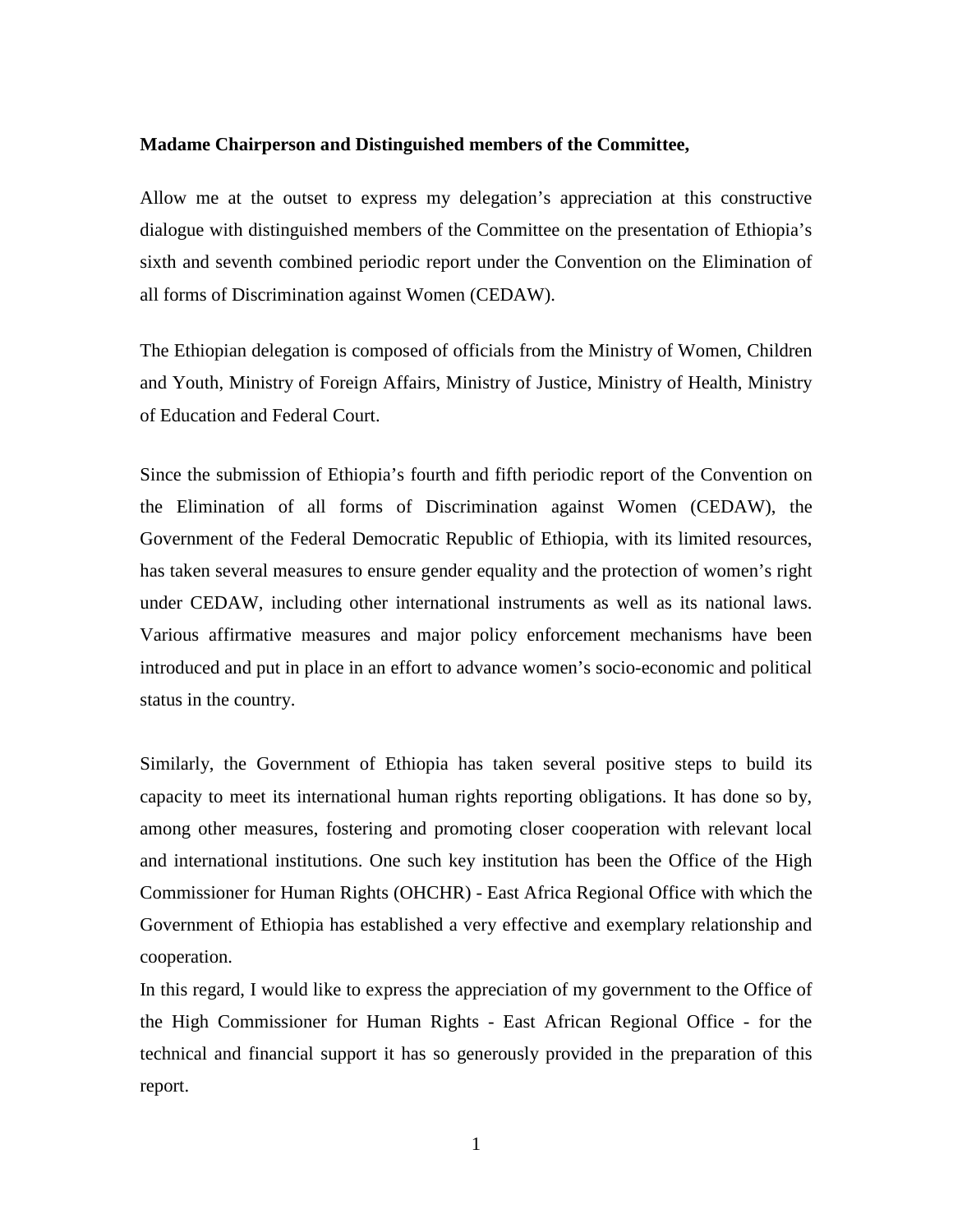This exemplary cooperation between the Ethiopian government and the OHCHR has immensely contributed to completion and presentation of Ethiopia's overdue reports under various international and regional human rights instruments, namely the International Covenant on Civil and Political Rights(ICCPR), the International Covenant on Social, Economic and Cultural Rights(ICESCR), the Convention on the elimination of All forms of Racial Discrimination (CERD), Convention on the Rights of the Child(CRC), Convention against torture and other Cruel, inhuman and degrading treatment or punishment (CAT), Convention on the Elimination of all forms of Discrimination against Women(CEDAW), African Charter on Human and Peoples' Rights (ACHPR) and Universal Periodic Review (UPR) which the state has already submitted to concerned treaty bodies. Ethiopia has got reviewed its reports under (CERD), (CAT), (UPR), (ACHPR) and the ICCPR. Moreover, Ethiopia has also undertaken a successful assessment of its human right performance under the UPR, and accepted a considerable number of recommendations, which, has a direct and indirect impact on the protection and promotion of the rights of women.

And also two of the delegates here with other colleagues from Ethiopia have just presented the Ethiopian initial report on the International Covenant on Civil and Political Rights (ICCPR) and had a fruitful discussion with the Human Rights Committee in Geneva.

## **Madame Chairperson and members of the committee**

The methodology used in the preparation of this report has been both participatory and comprehensive. It has strictly followed the latest reporting guidelines of the Committee on the Elimination of All forms of Discrimination against Women, and duly taken care of the concerns which the Committee had raised in its concluding observations on the country's last periodic report. This Report has benefited a lot from the enormous amount of information and data gathered from different governmental (federal and regional) and non-governmental organizations. In addition, civil society organizations and academic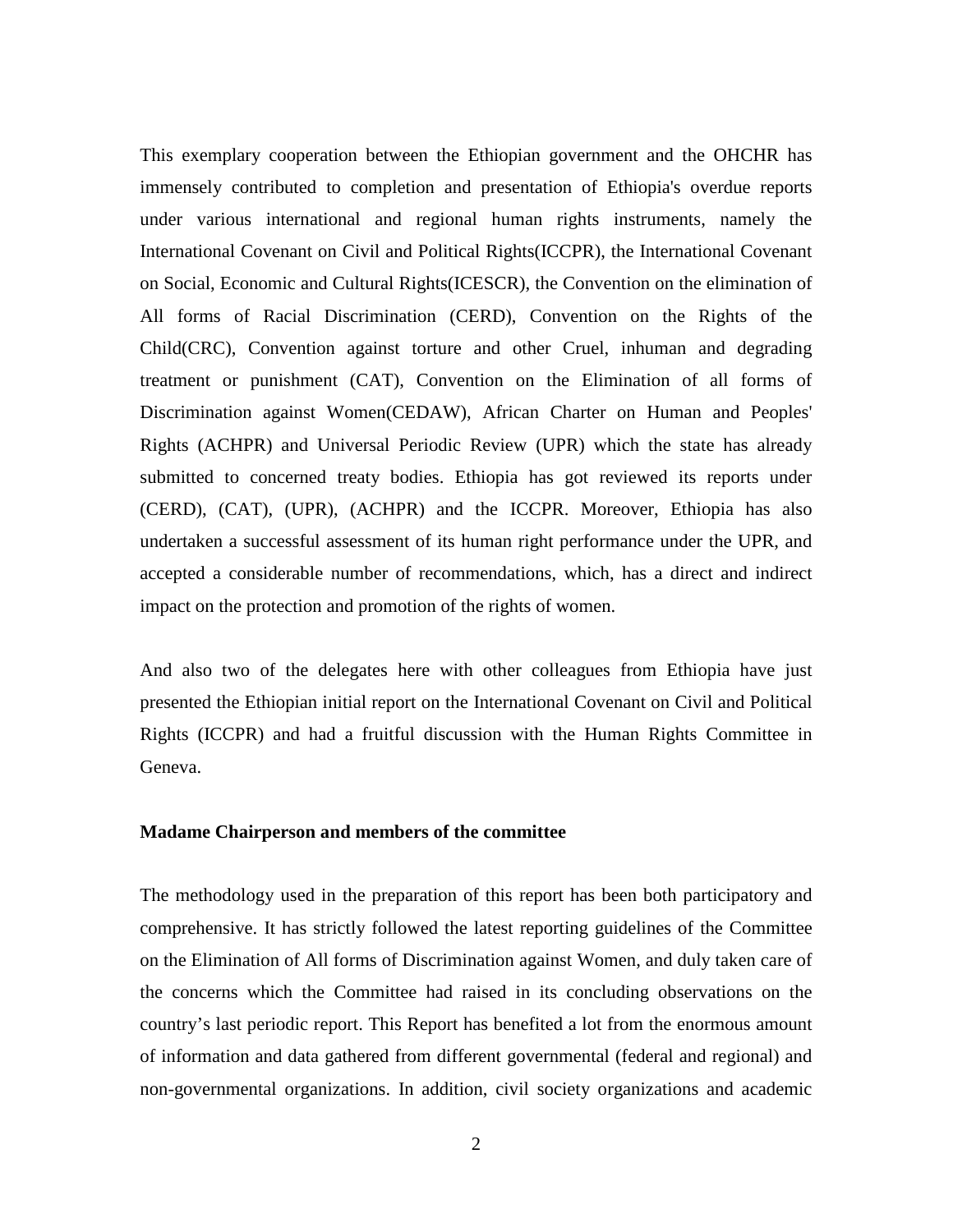institutions have also participated in a number of consultations prior to the preparation and finalization of the report and contributed their inputs in creating a wider awareness of the public at large. A national inter-ministerial, legal experts and drafting committee that were established for the preparation of the report helped tremendously to improve the combined report.

The report is complemented by the common core document which I believe the distinguished members of this committee had the opportunity to consider. As stated in the core document, Ethiopia is a federal state governed by constitutions both at the federal and regional level. In this regard, I would like to point out that the promulgation of the 1995 Federal Constitution was a turning point in terms of recognition and implementation of women's right in Ethiopia. Inspired by international human rights standards, the Constitution has enshrined almost all basic human rights and fundamental freedoms. It has also a specific provision concerning the rights of women under Article 35.

The Constitution incorporates the principles of equality of women and non discrimination. These principles resonate across all the relevant federal and regional laws, including the revised federal Family Code, Labor and nationality-oriented legislations. The government has been exerting its utmost efforts on eliminating discrimination against women in every sector. And, through a variety of measures, it has broadened the scope by providing protection against discriminatory acts born out of of gender bias. The development and change package of Ethiopian women ensures equal participation of all women in every sector and the National Poverty Reduction Strategy. The strategy recognizes that women have legitimate stake in the country's overall development. Some of the concrete steps taken by the government to enhance women's right in the country deserve mention.

It cannot be denied that violence against women has been a deep- rooted problem in Ethiopia due to gender inequality sanctioned by patriarchal cultural legacies and traditional norms. Women have suffered violence at home, schools, offices and other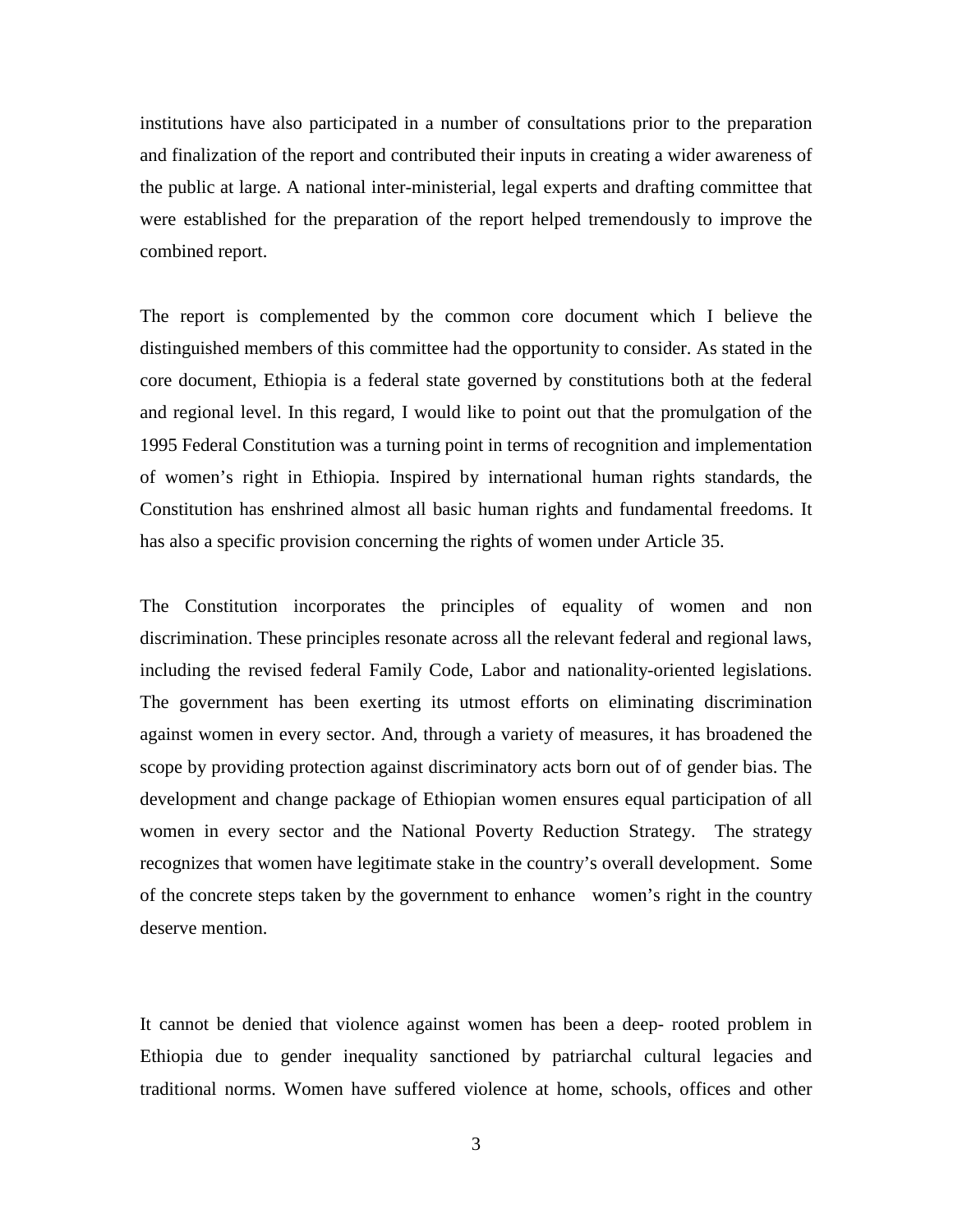public places. Yet, for many, reporting male violence to law enforcement agencies has been considered taboo. Moreover, the law enforcement bodies have not been trained properly to handle such cases. However, the adoption of the new Criminal Code and gender sensitization programs has helped to mitigate those problems and have brought important changes in this regard.

The adoption of the new Criminal Code in 2005 that contains strong and comprehensive measures in support of women's rights and interests has been useful additions. It has played and still playing a major role in ensuring and protecting women's right as a whole. No less important are the special prosecution and investigation units set up by the government. These units are mandated to investigate and prosecute criminal acts committed against women as well as counseling and handling civil cases of needy victims. All these measures are contributing a great deal in the endeavor to promote and protect of women's rights. Moreover, a gender-sensitive victim-friendly court has also been established.

In consequence, the rate of convictions of perpetrators is increasing from time to time. The government has also put in place mechanism to take administrative and judicial measures against law-enforcement and other officials who fail to take appropriate action against discrimination and violence against women in accordance with the country's various legislations. The government is also in the process of developing a national strategy and action-plan to prevent and combat harmful traditional practices as well as gender violence.

### **Madame Chairperson and members of the committee**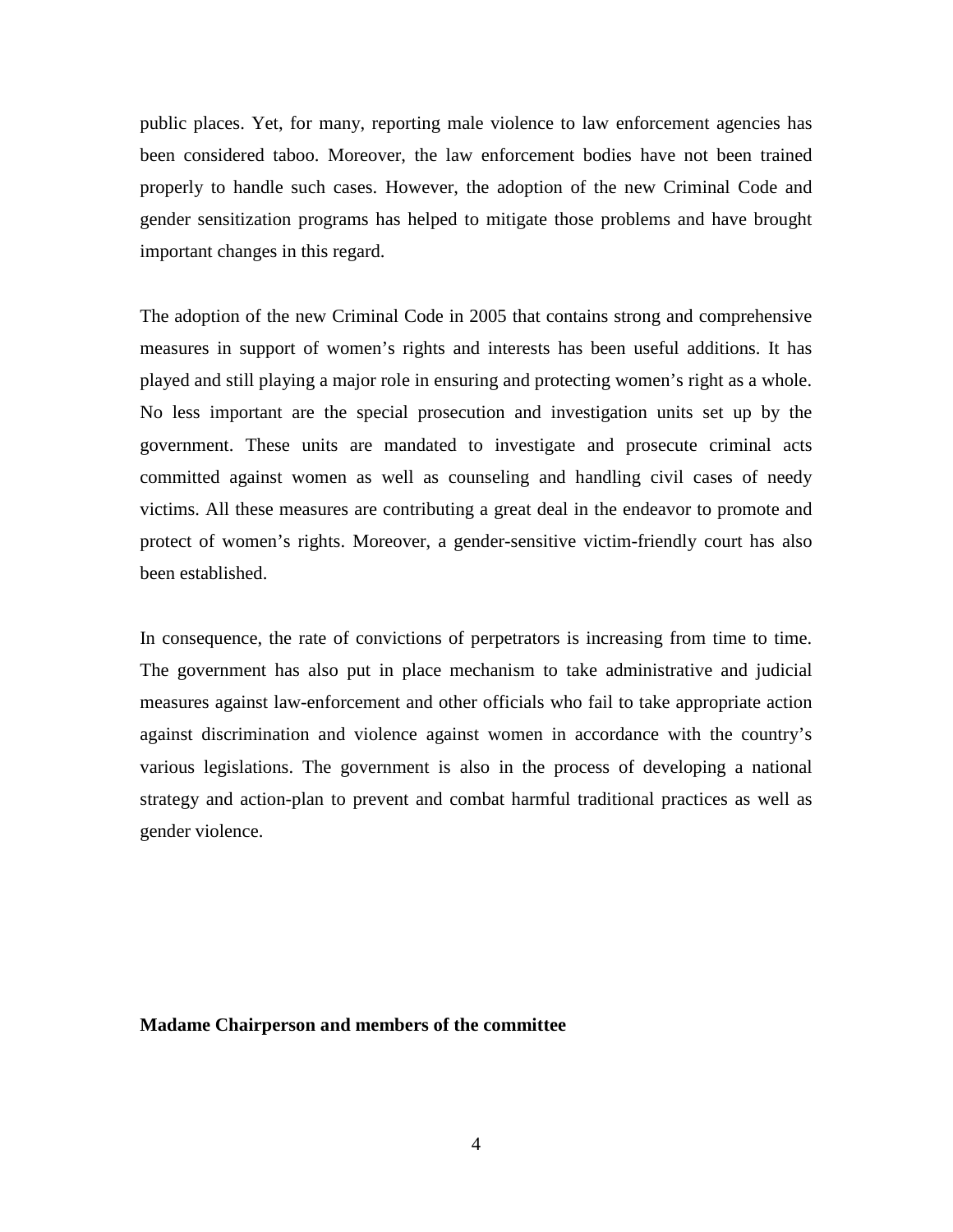Many awareness-creation activities have been carried out to eliminate gender-based discrimination and violence against women with the collaboration of various stakeholders. The government's public awareness-raising campaigns on the need to eliminate discriminatory traditional stereotypes, prejudices and the important roles and responsibilities that women have in society has brought about substantial changes. In addition to positive attitudinal changes, awareness-raising has helped to totally eradicate some harmful traditional practices against women. In line with this, conventions related to human rights issues are widely disseminated to the population translated in different local languages. Competitions program in schools and on televisions and radio are held to popularize conventions and declarations related to human rights and issues of concerns that affect equality, peace and human dignity.

 There is a parallel development that deserves mention. The Ministry of Justice, in collaboration with Ministry of Women, Children and Youth Affairs and with the support of international institutions, has provided training to judges, prosecutors, police officers on women's rights advocators on how to handle cases of discrimination and violence against women. Likewise, training has been provided on gender-related conventions and other related domestic legal documents. The training was given to women working in women affairs departments at each ministry, regional bureaus as well as those working in governmental offices at the federal and regional levels.

Although a lot remains to be done to change the longstanding misperceptions and stereotypes imbedded in the cultural practices of the society, the multi-dimensional activities carried out so far, has brought major changes in the realization of women's rights.

Even though the Ethiopian economy is one of the fastest growing in the world, there is still rural-urban and overseas migration in search of better life. This is more preponderant among women. Unfortunately many young women have fallen victim of illegal trafficking, notably in the Middle East. Ethiopia has made great effort to combat this crime at the national and regional levels. The Federal Constitution specifically stipulates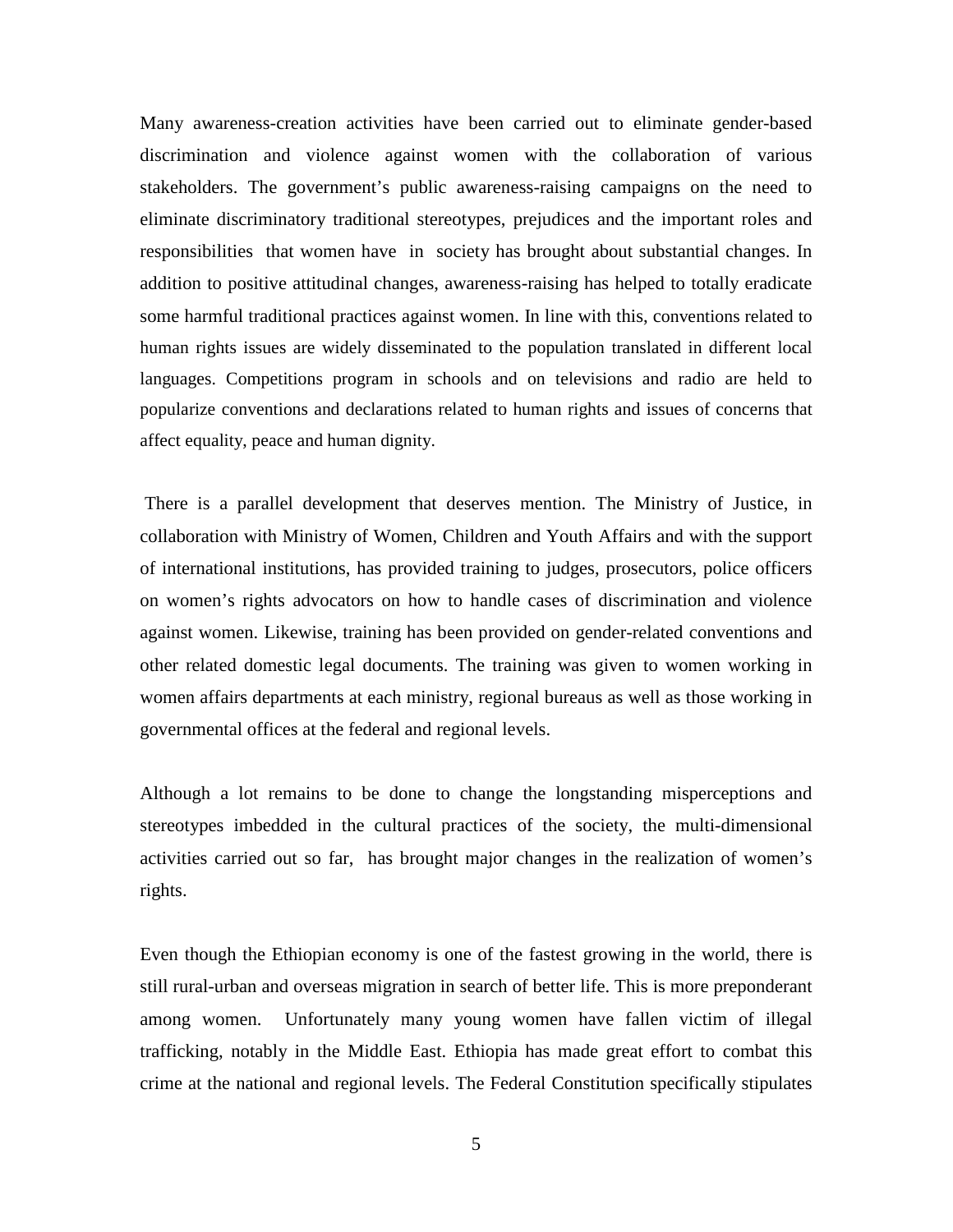an explicit prohibition against human trafficking. A broad-spectrum of new provisions penalizing acts of trafficking in women and children were also included in the new criminal law.

The government is working hand in hand with stakeholders in order to create public awareness on human trafficking. Human trafficking is given particular emphasis and a wide range of coverage on the media, particularly on the TV and Radio, by letting victims themselves to speak about their experience voluntarily with the participation of the Government, NGO's and Gender Network groups to sensitize the public at large.

Measures are already being taken in collaboration with local NGOs, Labor attaches and numerous consulates in providing trainings for federal and regional law enforcement officials to help them better, assist victims. Bilateral and multilateral agreements have been signed with neighboring countries which plays a vital role in preventing human trafficking and smuggling. The Ministry of Labor and Social Affairs is also active in providing training to private employment agencies, including pre-departure orientation and counseling services to migrant workers. It also has an authority to monitor the activities of these employment agencies and even suspend their licenses if they are involved in illegal activities related to trafficking.

Moreover, the Charities and Societies Proclamation reserves the right to engage in some activities, including activity in the area of gender equality to endogenous Charities and Societies alone. The main reason is because such objectives involve advocacy and legislation, which can only be enforced through active participation and commitment of citizens without the involvement of foreign funding. Foreign funding in this domain, we believe, does more harm than good. Its inevitable result is worshipping foreign dependence and also failure in the pursuit of domestic agenda and this is critical for effective internally driven democratic transformation of the country. Allegations that the CSO law negatively impacts NGO's working on issues of women's right are unfounded. Today more than ever, greater numbers of local Women Societies and Charities working in the areas of women's rights have been registered and operating. Unimpeded by any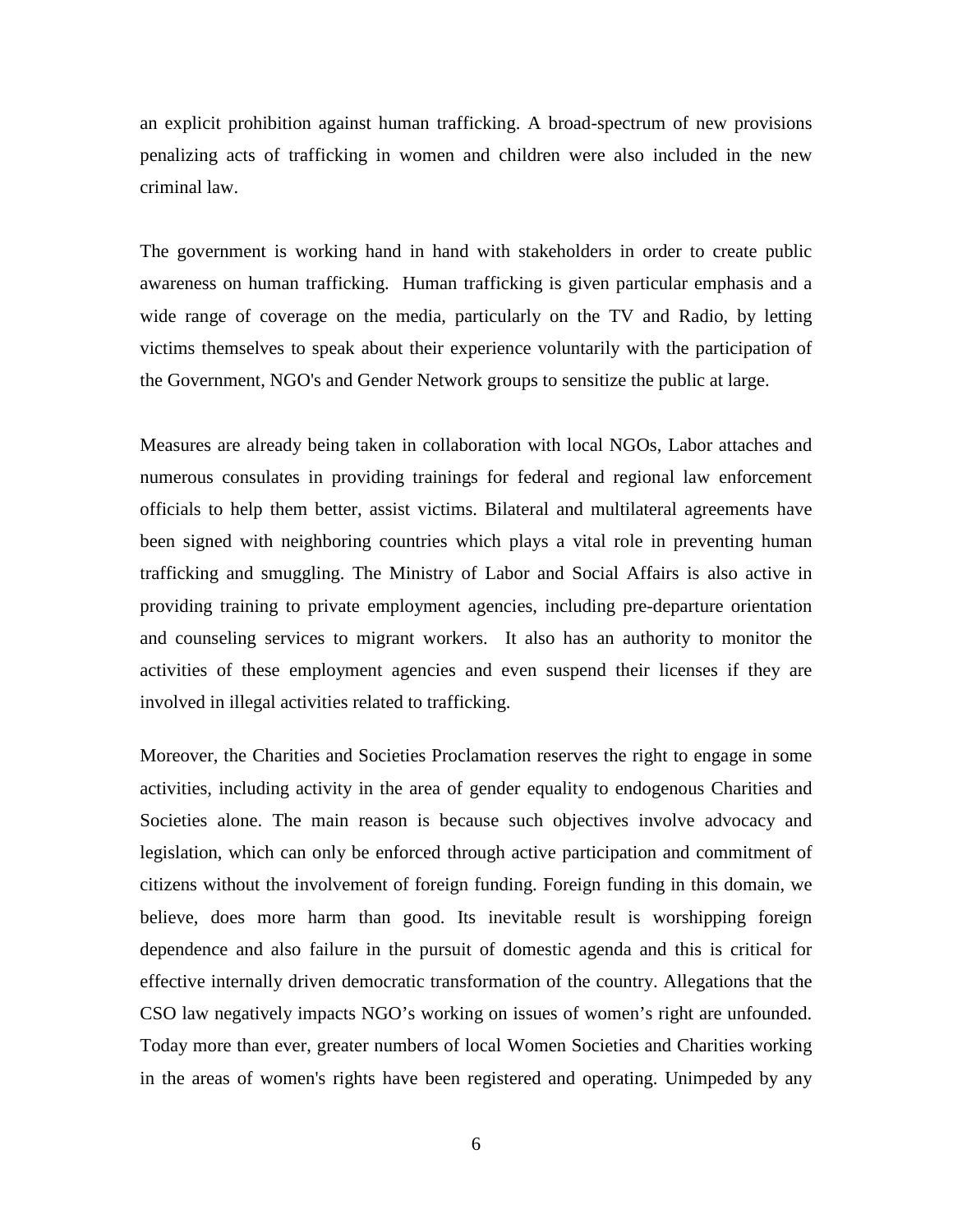restriction, theses gender-based NGOs are providing great service in the protection and promotion of women's rights in Ethiopia.

## **Madame Chairperson and members of the committee**

Political participation of women in Ethiopia has been increasing during the past two decades. In an effort to encourage women to take full part in the political life of the country, special attention has been given to empower women in all spheres and assume decision-making posts at all levels of governance. For example, in the four elections that Ethiopia has held since 1995, encouraging progress has been achieved. In the 1st election out of 547 seats in the Federal Parliament, only 13 members (2.38%) was held by women, which during the 2010 election reaches 152 member (27.8%). Women are also elected more in Regional councils and local governments.

The application of provisional measures like affirmative action has been encouraging in that it is elevating women to important public office positions through recruitments, transfers and promotions. Women are also benefiting from capacity-building trainings. In addition, different types of scholarship programs have been offered by government and non-government organizations to upgrade the educational levels of women in the civil service.

# **Madame Chairperson and members of the committee**

I would like to emphasize that my Government, as a democratic developmental state, is raising the wellbeing of the Ethiopian people and that of women in particular, through human resource development centered capacity building. Based on this principle, Ethiopia's education policy aims at: Democratization of the national culture as well as decentralization of educational opportunities based on equity and equality. While all these four interrelated items are important, equity and democratization carry more weight in advancing women's education in Ethiopia.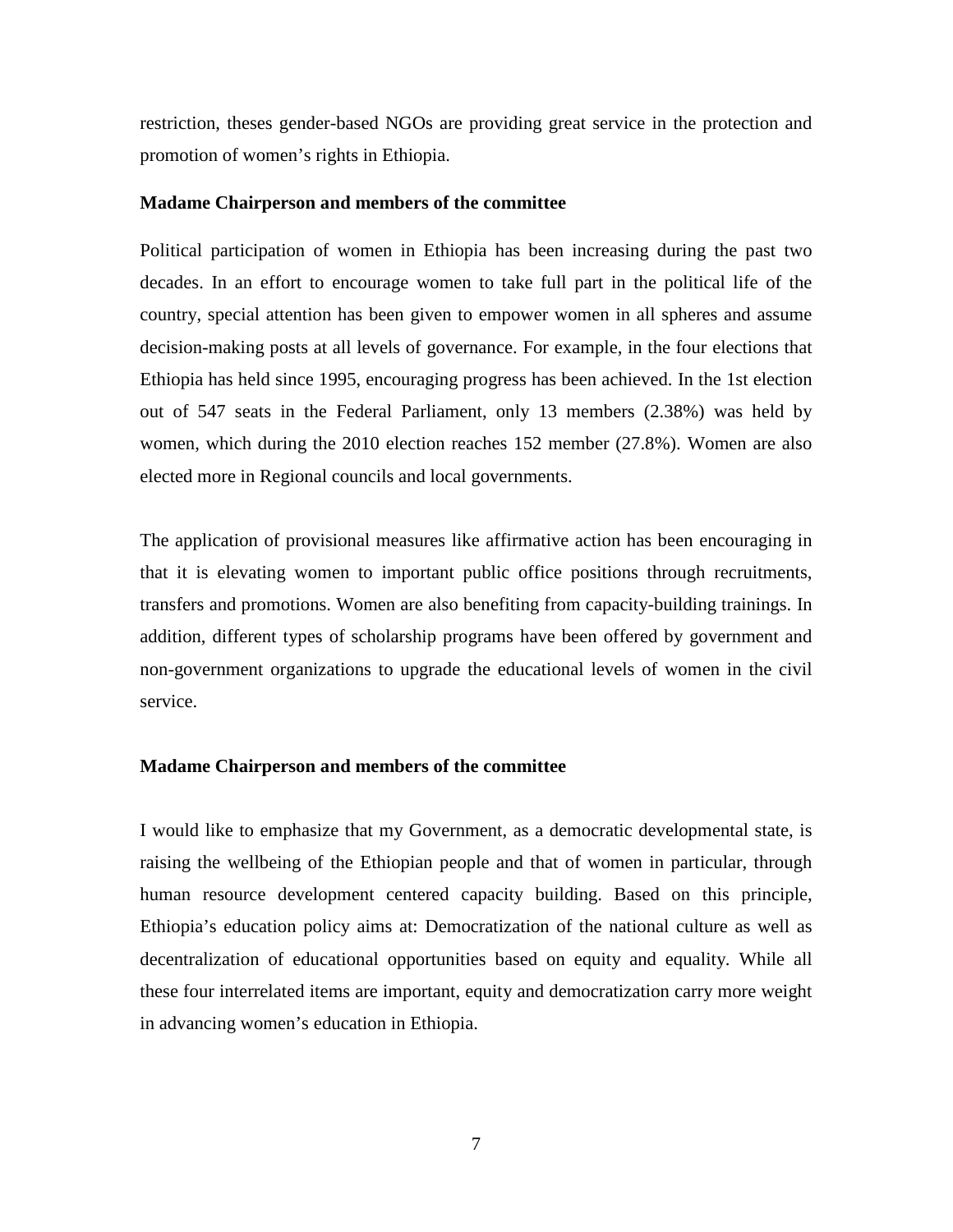By equity is meant focusing on rural development, where women constitute 50 percent of the disadvantaged population. The government has been implementing development programs that are reaching communities with special needs. In consequence, female school enrolment has been increasing and the dropout rate has been declining. Ethiopia is one of the sub Saharan countries who will meet the MDG by 2015 in the education sector in the primary level. It is the improvements in the rural development that placed Ethiopia on the UN Human Development index rating. This is due to strong commitment expressed in terms of resource allocation, infrastructure development and accessibility of schools and capacity building of teachers, better remuneration and hope in developing their careers.

Though it is difficult to indicate in definitive terms, the democratization of the general culture, gender mainstreaming , sensitization and inclusion of civics ( from first grade on) in the national educational curricula is also showing promising signs. It pleases me to point out that among other measures aimed at narrowing the gender gap. Ethiopia has a sound and comprehensive Women policy that reflects the government's commitment to equality of women and men. Paramount in all this is the policymakers' determination to bring about significant poverty reduction with special focus on women. The root causes of women's challenges can be traced to the entrenched patriarchal culture and their economic dependence. The government believes that unless the deep rooted patriarchal thinking is overcome and women are economically emancipated, not much can be accomplished. It is with this firm belief that the government is intensively investing in women's education and their economic empowerment.

Important step has been taken to increase the literacy level of adult women and raising general awareness. Awareness-creation programs, especially in rural areas were launched to sensitize parents to send their children to school. There has been also an effort to increase the intake and survival-rate of female students in higher learning institutions through affirmative action. The government is also applying different support-schemes and incentive packages to encourage parents to send their daughters to school in rural areas where dropout- rate and absenteeism of girls is a problem.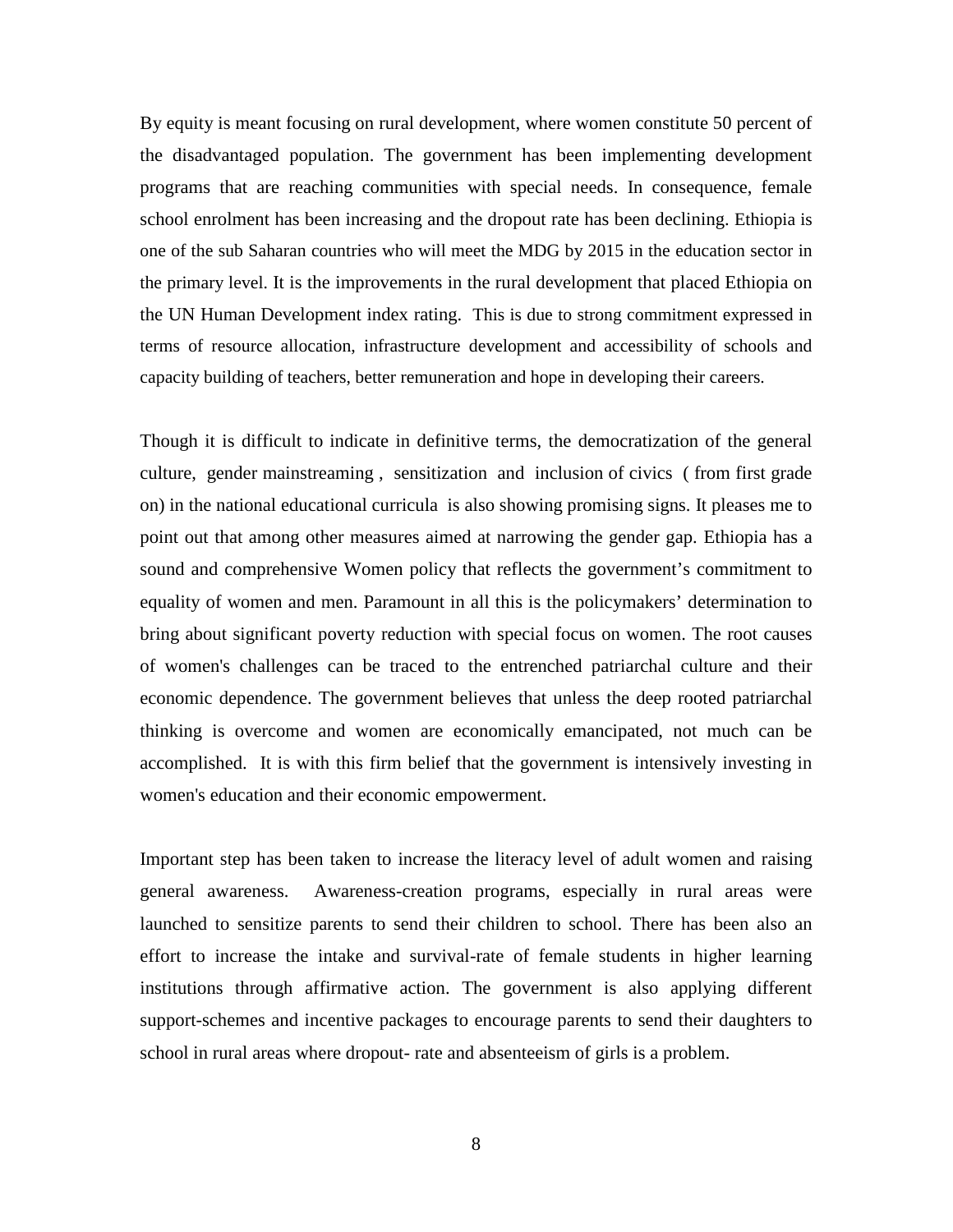The government has developed strategy to meet the challenges of those with special educational needs. Based on the strategy, different kinds of facilities, such as supplying vital learning aids, training teachers to teach disabled children, awareness creation to encourage parents to send their disabled children to school, creation of a conducive environment where girls with disabilities are able to enroll in higher-learning institution were provided.

#### **Madame Chairperson and members of the committee**

As part of its commitment to protect women's rights enshrined in various national, regional and international human right instruments, the government is taking tangible steps to improve women's health status amid promising results. It is also engaged in a range of efforts to improve access to and raise the quality of family-planning services. This includes free family- planning lessons at public facilities. The health policy and health sector development program emphasize on universal access to essential health services, focusing on the poor and the vulnerable in rural communities. Several measures, including awareness-creation efforts have also been taken aimed at reduction of maternal mortality, like improving access to health service through the health extension program, human resource development and rapid expansion of primary health care units. Needless to say, positive gains have also been made on this front. Maternal mortality rate has declined as well. But still we have to go a long way to reach the motto of" No Mother Shall Die "while giving birth.

 As a UN member state, Ethiopia is signatory to the Political Declaration on HIV/AIDS of the UN General Assembly issued on June 2006. Since then Ethiopia has made notable achievements in the response against HIV and AIDS. To contain the spread of this epidemic, the government has exerted a tremendous effort. A national HIV/AIDS policy was framed in 1998 to create an enabling environment to fight the pandemic. An HIV/AIDS- related legislation was written into law which has had a positive impact in controlling the spread of the disease. In this regard, civil society involvement, particularly in the process of planning, monitoring and evaluation of HIV/AIDS responses at various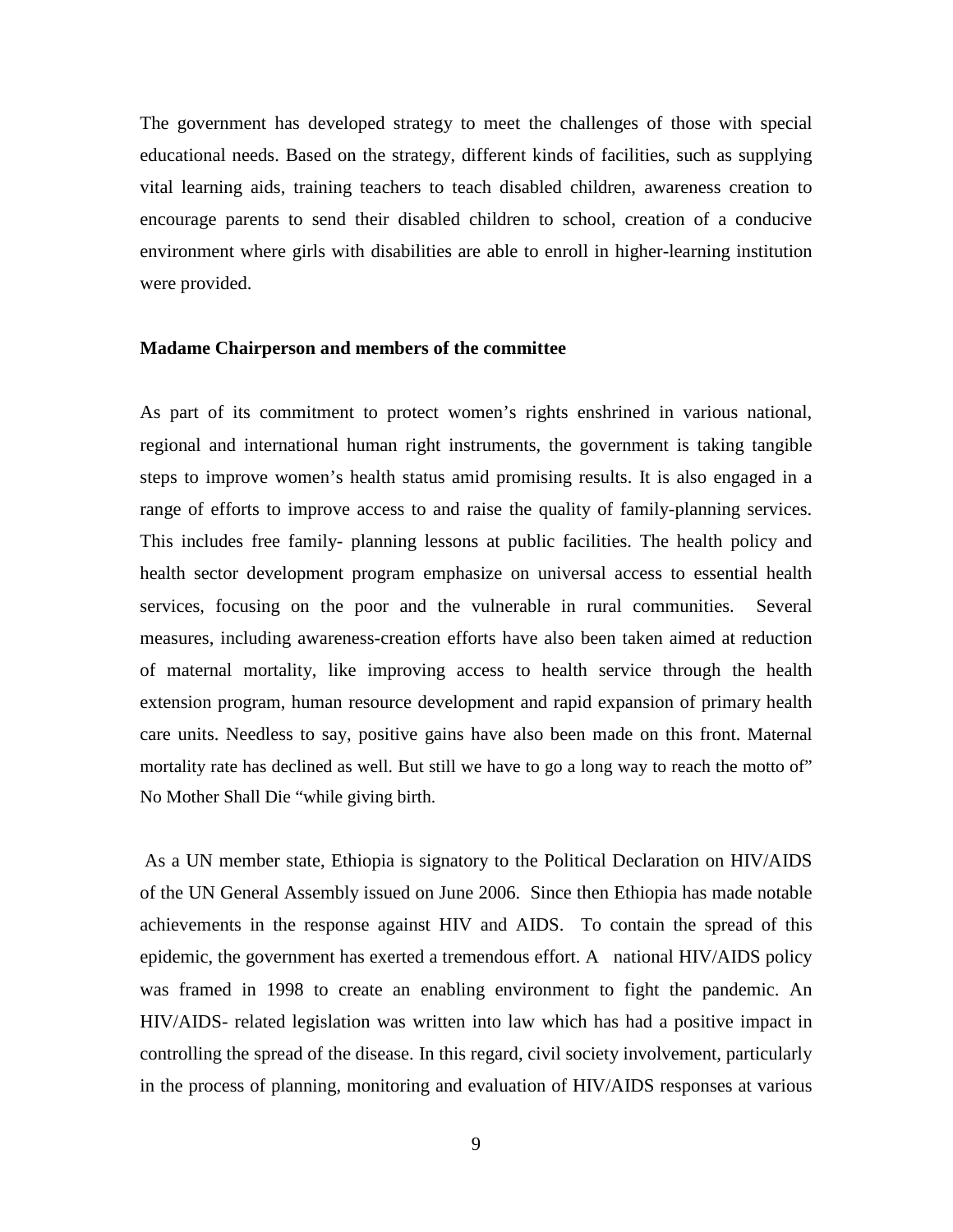levels has been effective. Encouraging as the results have been, the government acknowledges that greater work needs to be done if the national goal of eradication is to be met.

## **Madame Chairperson and members of the committee**

Among the Harmful Traditional Practices contributing to the low social health status of women in the country, early marriage takes the leading role. To combat this problem the government, besides criminalizing the act, is providing a wide range of awareness creation, sensitization, advocacy and other necessary programmes in collaboration with national and international partners. Regional states, where early marriage is practiced have adopted several systems to insure girls attain the legal minimum age requirement before marriage. The legal minimum age of marriage in the Federal Revised Family Code is 18 years. Most of the regional states, except two which are on the way to enact family laws, for inserted a family code into their laws. Some states have even raised the age limit to 21.

In general, the government has committed itself to the full implementation of women's rights. The leadership has pledged to spare no effort to ensure women's rights are observed in every part of the country. To this end, it has facilitated a visit by a Special Rapporteur on the Rights of Women of the African Commission on Human and Peoples Rights (ACHPR) in 2009. The Commissioner met with chief policymakers, civil society organizations, religious leaders and national institutions. The Commission also interfaced with other relevant actors active in the promotion and protection of human rights, the African Charter, the Protocol to the African Charter on Human and Peoples' Rights on the Rights of Women in Africa and relevant legal instruments ratified by the State Party. The visit resulted in a comprehensive report on the state of the rights of women in Ethiopia. The recommendations offered, I have to say, were helpful in improving Ethiopia's implementation of women's right.

## **Madame Chairperson and members of the committee**